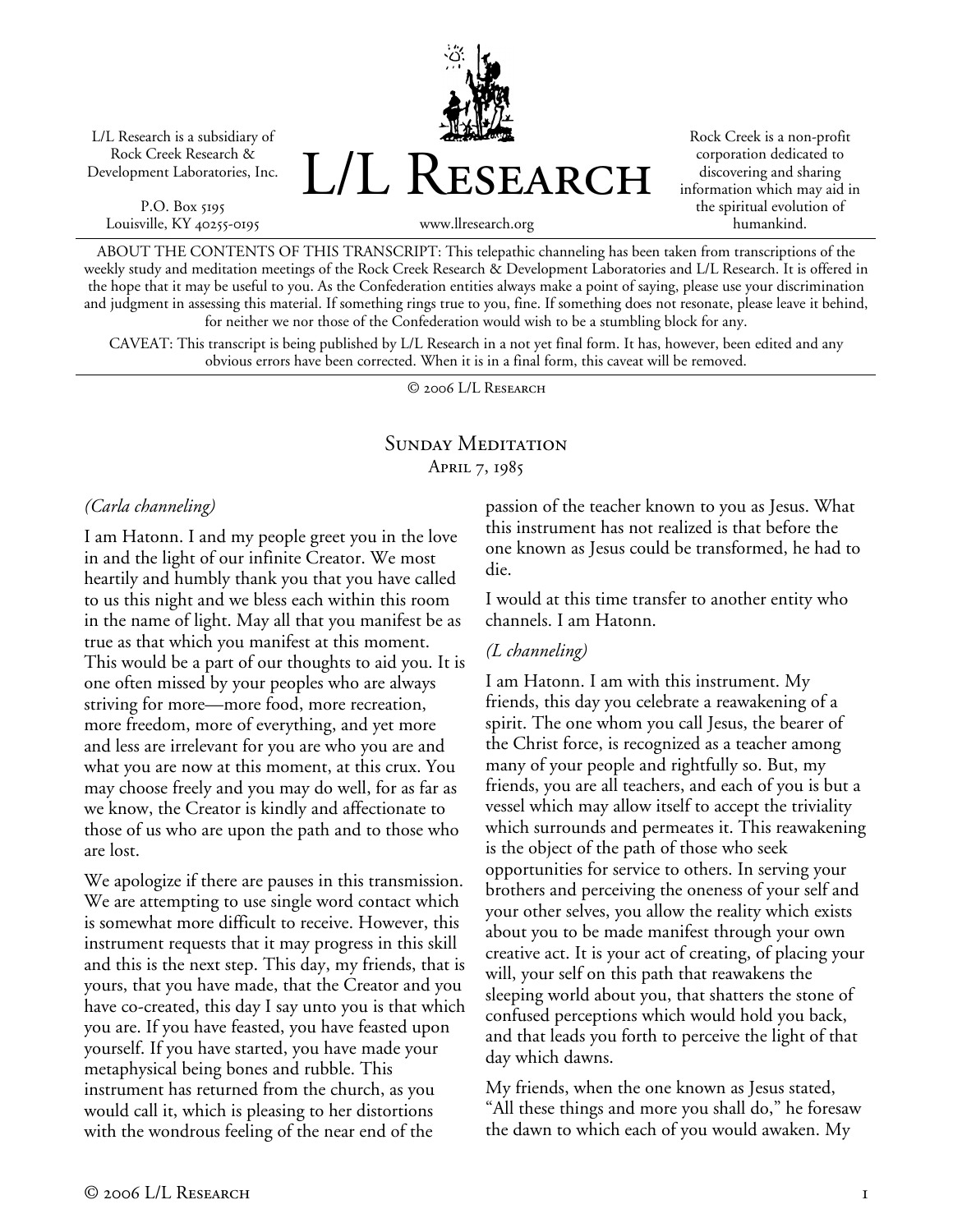friends, the darkness of confusion can exist in your lives only for those moments you are willing to accept that condition. Therefore, my friends, simply go forward; follow your path and see within its light that which truly exists.

At this time, we shall relinquish our use of this instrument so that our brothers and sisters of Latwii might perform their service in answering questions. In the love and the light of the infinite Creator, we are known to you as Hatonn.

## *(L channeling)*

I am Latwii, and I greet you, my brothers and sisters, in the love and the light of the infinite Creator, and would extend to those present our gratitude at being able to perform our service at this time. So without further ado, are their any questions?

**R:** Yes, Latwii. The last time we spoke you recommended sweating to me and I've been doing that, and now I'm wondering if there's maybe some kind of pacing that should be done. Is it well to sweat every day or should it be a once a week thing or once every couple of days?

I am Latwii. I am aware of your question. My brother, if you would but reflect for a moment, you would probably conclude that the process which you describe is a tool for the individual to attain growth upon their specific path, be it a path of service to self or service to others. At any rate, one who follows a path does not walk by the hour but by the growth. Therefore, we would suggest that rather than being attentive to a physical time schedule, one might be effectively benefited by a meditative process through which one determines whether it's time yet.

May we answer you further?

**R:** No, Latwii, thanks.

We thank you, my brother. Is there another question?

**Carla:** Well, just along those same lines, is there a way that you could abuse your body instead of helping it if you took sweats every day, for instance?

I am Latwii. I am aware of your question. My sister, the physical vehicle is quite adaptable and within a wide range [of] extremes is capable of accepting the stresses described with great frequency. This is not to suggest that such a course would be beneficial, as it is somewhat wearing upon that same physical vehicle.

However, when accorded sufficient amounts of rest and nutrient, a high frequency of such experiences would not be damaging to a healthy physical vehicle. In greater specificity, however, we would suggest that one who like yourself [who] has a weakened physical condition should exercise greater caution.

May we answer further?

**Carla:** Rats. And no thank you.

Is there another question?

**D:** Yes, Latwii. I'm an astrologer and I've been working on a project and I wonder if you could answer a question about a project I'm working on?

I am Latwii. My brother, as you are aware, there are limitations to the ability to answer specific questions without infringing upon the free will of the recipient of the answer. To do so would be no service and as our path is that of service to others, we would simply observe to you that we would be happy to be of whatever true assistance can be offered with respect to your free will fully observed. Is there a question you would like to present?

**D:** Yes, this is a technical question more than one specific. I'm working on a way to correlate between the Mayan calendar which I've been studying for a number of years and the Julian calendar concerning a date that will indicate the close of the past 21,060 year cycle and the opening of the next 21,060 year cycle. There have been two dates that have been put forward: one is in 1989 and the other one is 2011, and I've been doing research on the later date, December 24, 2011, and I would wonder if you could comment on that and give me any information that you might have concerning that particular date.

I am Latwii. I am aware of your question. My brother, the moment in time of which you speak is one which could be regarded by many of your planet as quite significant to the physical plane. Beyond that statement, we regret that we must decline to proceed for two reasons, the first being the previously described reluctance to interfere, the second that we recognize a potential for development within the grasp of yourself if you would extend yourself to reliance upon that which you intuit to be correct, for the development of the sense of intuition within yourself is strong while the confidence upon that intuition within the area specific data is somewhat weak.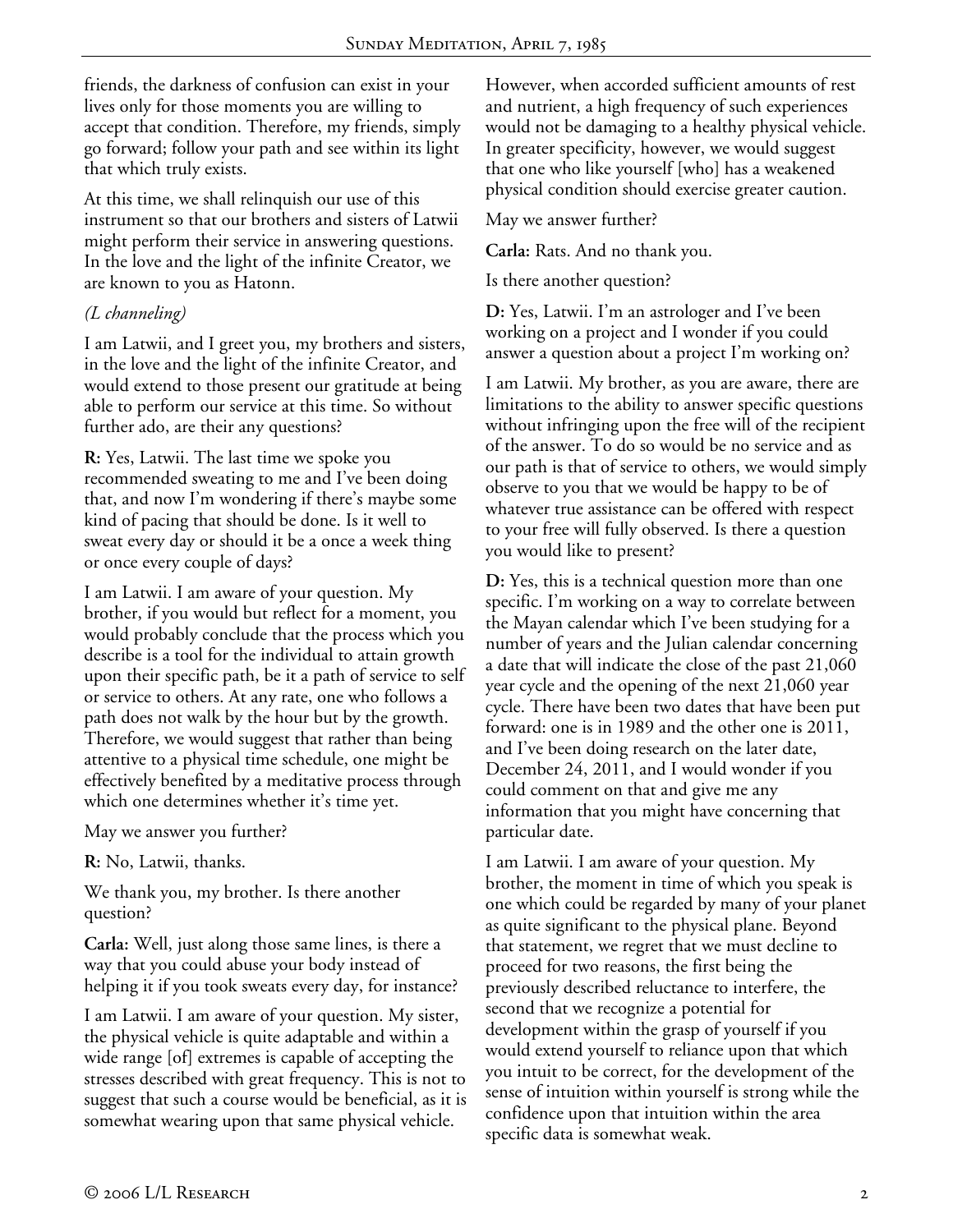May we answer you further?

**D:** Yes. Years ago I made a contact with an alien presence on this planet from the constellation Lyra from the specific star group near the star Vega which is a double star, and I wondered what the significance of that contact was since it hasn't occurred again other than the fact that I've had two UFO experiences which may have been from the same source. I just wondered if you knew anything about the purpose of these particular beings on the Earth plane?

I am Latwii. My brother, you are quite familiar with the statement, "Ask and you shall receive." There is within you a calling for that which is beyond the readily apparent illusion and your desire to receive assistance in determination of a path to follow was responded to in this fashion. This is not the result of an overall directorate, but more correctly a result of a natural law within that which exists. Your calling was made; your calling was answered.

Is there another question?

**D:** No, thank you.

We thank you for the opportunity to be of service, my brother. Is there another question?

**S:** Latwii, I have a question about a contact that I made recently that claimed to have been a Confederation source by the name of Shirrah, and I was wondering if you could maybe verify the authenticity of it as being a Confederation source, and maybe give me some assistance on the work that it wishes to sort of cooperate in me doing?

I am Latwii, and I am aware of your question. My brother, the contact which you describe was a contact which grafted the message of a service-to-self entity within the message initiated by an entity seeking to serve others such as yourself. This is not an uncommon effort made on the part of the service-to-self entity to attain greater polarity. For this reason, we would not attempt to describe a specific type of work which this combined entity, if you will, would seek for you to perform, for the divergent philosophies would hardly qualify as a single path or thread of thought or contact.

May we answer you further?

**S:** No, thank you.

We thank you, my brother. Is there another question?

**A:** How is the instrument doing?

I am Latwii. The instrument is in good condition, and is grateful for your care. Is there another question?

**N:** Latwii, I wonder if you'd explain the difference between the Confederation and the Federation of Thirty-Three of Galactic Intent?

I am Latwii. I am aware of your question. My brother, the Confederation is an organization, if you will, of entities seeking to serve others within parameters understood by them as beneficial both toward their own seeking and the seeking of those whom they attempt to serve. The group to which you refer is a somewhat misunderstood group of similar effort whose communications have been confused, or if you will, contaminated by the injection of service-to-self communications within their overall effort.

May we answer you further?

**N:** Then the members of the Federation of Thirty-Three of Galactic Intent are not necessarily service to others, is that correct?

I am Latwii. That is not correct. The intention of service to others is correct. The messages or communications from this source have been polluted by additional communications claiming falsely to be of that same origin.

May we answer you further?

**N:** Yes. Is Lavendar a member of service to others or service to self?

I am Latwii. My brother, the information you desire is information that you must seek from within.

May we answer you further?

**N:** Thank you.

We thank you, my brother. Is there another question?

**S:** Yes, Latwii. I read a book called *The Treasure of El Dorado* in which it was stated that members of the White Brotherhood worked through spaceships circling our planet. Could you comment on that, please?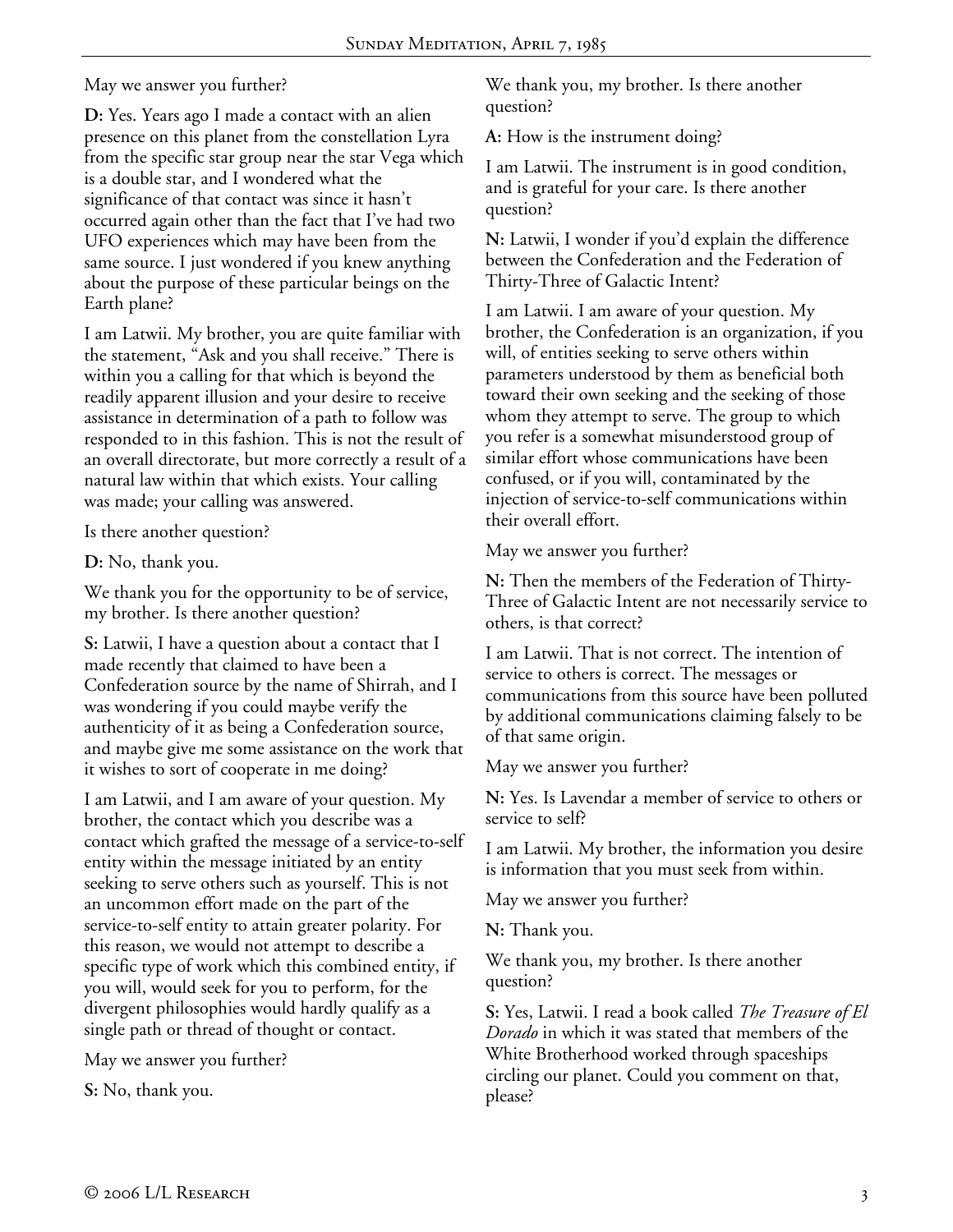I am Latwii. My sister, the organization to which you refer is one which is in essence not an organization but rather a number of entities of similar purity and purpose. Their efforts … We shall pause.

*(Sounds of a cat knocking over and spilling a jar of pencils and then the contents being gathered up.)* 

Their efforts have been highly successful in the direction of service to others and have worked in the manner which you have described.

*(A sentence is inaudible due to the continuing sound of the pencils being gathered up and replaced on the table.)* 

Is there another question?

**N:** Latwii, may I ask if the White Brotherhood is supposedly on a UFO or a space ship called the Star of Bethlehem which is encircling the Earth?

I am Latwii. My brother, the White Brotherhood, as you call it, is more correctly described as a group of highly developed entities or wanderers who have chosen at specific times to return either singly or in numbers to assist in specific fashions. They are not relegated, therefore, solely to specific physical vehicles or locations, for it is a calling that produces an effect rather than the tools of the trade, so to speak. The necessity does not exist for a specific physical location to contain the entirety of this group.

May we answer you further?

**N:** Well, may I rephrase that question, and state that a number of the White Brotherhood may be present on such a vehicle as the Star of Bethlehem or TX-11 as well as the Brotherhood of Crystal or the Crystal Brotherhood. Just a number of them, not the entire group.

I am Latwii. My brother, we regret that we are unable to answer as we are not clear as to the content of your question, and respectfully request that it be posed again in simpler form.

**N:** Are specific members of the White Brotherhood or the Crystal Brotherhood or other of the Thirty-Three Entities of the Federation of Galactic Intent in a space vehicle called the Star of Bethlehem or TX-11 which frequently is in the area and communicating with entities on Earth?

I am Latwii. Yes. Is there another question?

**N:** No. Thank you.

We thank you. Is there another question?

**J:** Latwii, I've been aware lately of a number of people who are experiencing back pain. The possibility has occurred to me that the catalyst for this back pain might be a common source rather than individual catalyst. Could you comment generally on that possibility?

I am Latwii. My sister, the perception that you have is accurate to a large extent in that the physical reality, if one might use that term loosely, is the result of the creative efforts of those on the job site. Therefore, it is not at all uncommon for a building, for example, with very low ceilings to produce backaches in those who choose to build it and occupy it.

May we answer you further?

**J:** Umm. I'll have to sort that answer out later. Could you give me any suggestions as to how people who are experiencing this back pain could use the catalyst more efficiently and not have to suffer the back pain so much?

I am Latwii. My sister, the pains which you describe are the alarm bell tolling, the entities individually informing themselves that their constructions are not up to their own standards. The catalyst is, in that sense …

# *(Side one of tape ends.)*

# *(L channeling)*

The catalyst is self-explanatory. It exists for the purpose of informing the individual that it is time to draw back from the illusion and analyze what mistakes are being made, just as one who attempts to occupy an habitation with four-foot ceilings will find discomfort to the extent that one in such a situation would eventually be driven to leave this habitation and regain the clarity of a perspective more in attunement with the individual's desires. When the irritant ceases, so also will the pains you describe. The similarity within those you describe are the result of similar conditions of which those entities are recognizing a discomfort with.

May we answer you further?

**J:** Yes, just one more thing. A book I read had an Indian medicine woman saying that when we turn our back on our own power, we experience back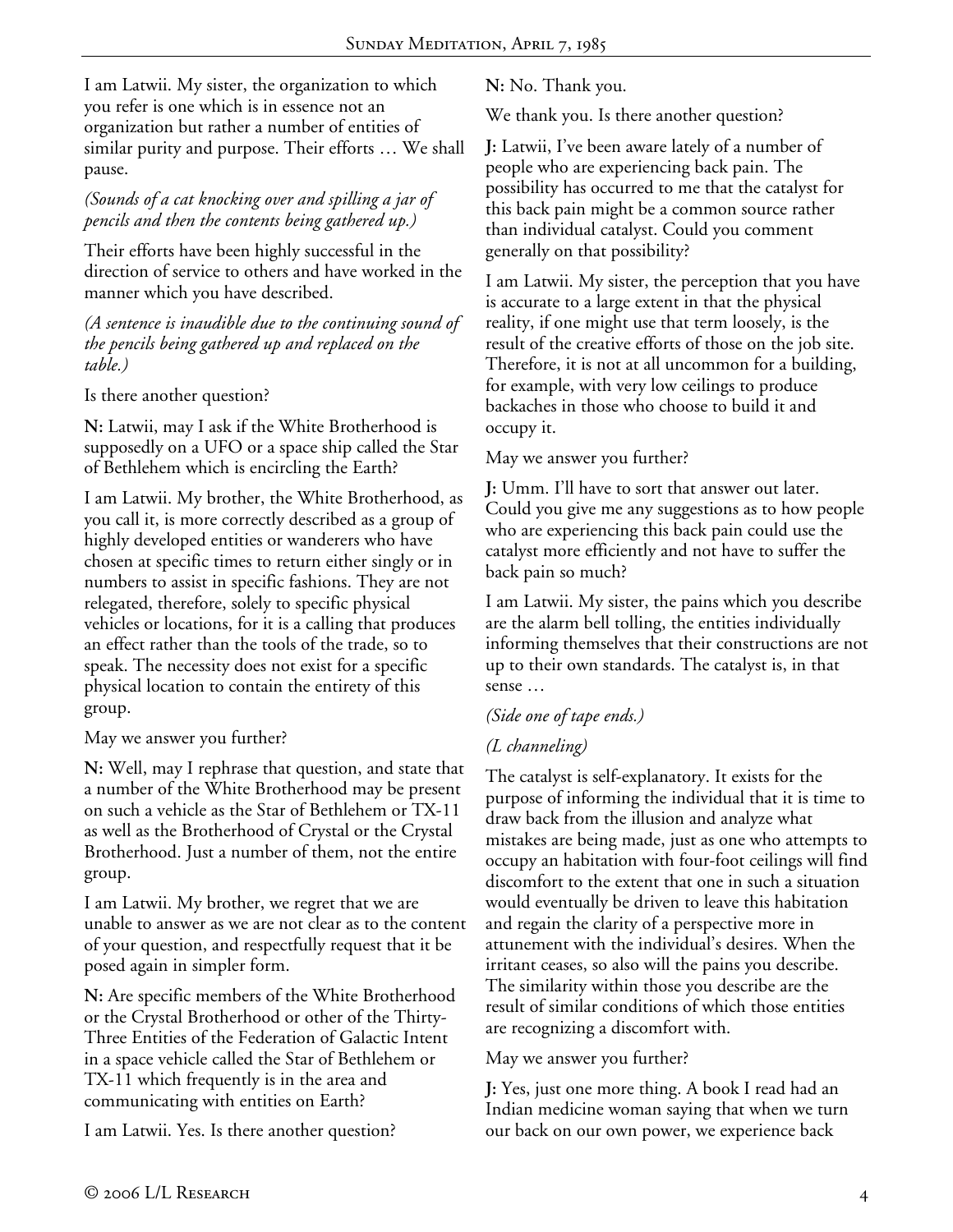pains. I think I'm seeing some congruency between what you're saying and what she said. Can you comment on that?

I am Latwii. My sister, when we turn our back on our own power, our power will eventually turn us back upon that which we should see. The function of the self is frequently that of gaining the attention of the conscious mind, either by stick or carrot, and the stick quite often is applied in the manner you describe.

May we answer you further?

**J:** Yes, just one more question. If I finally pay attention to the stick, then do I get to have the catalyst some more or does it go away so I know that I'm getting the idea?

I am Latwii. My sister, we regret that we have managed to misplace the device that assigns catalyst for individuals. Therefore, we would suggest that a reduction in catalyst in this case can only be accomplished through the individual's inner self communicating sufficiently to the individual the reason for the pain or attention-getter, and the steps which would be adequate to reduce the cause.

May we answer you further?

**J:** Thank you, no. You've given me lots to think about. That was really good. Thank you.

We thank you, my sister. Is there another question?

**N:** Yes, Latwii. There's been a great deal discussed on healing of self by self. There seems to be numerous blocks in many individuals, or some individuals at least. Is part of this block due to a lack of silicon in the diet or is that irrelevant?

I am Latwii. My brother, the major lack would be described as consistency in pursuit of one's path, for the spirit contains the ability to transmute that which is available into that which is needed. However, a lack of attention to the path has no panacea.

May we answer you further, my brother?

**N:** Well, considering a life of adequate attention to the path itself, is it true that we can communicate with various cells within our body as well with other areas outside of our body if the amount of silicon is at a proper level?

I am Latwii. My brother, we would suggest that one consider for a moment those cells which compose the hand, how with majestic telepathic ability the individual can cause those cells and their members to work in cohesive coordinated effort to raise the hand, extend the finger, and gracefully scratch the nose. Is this not communication, my brother? The difference is in the perception of what is accomplishable and what is unable to be accomplished. The individual who says to himself or herself, "My healing must come not from within but from outside," is the individual who handicaps their own ability to be healed, for the statement, "Ask and you shall receive," is again very evidently in application. He or she who insists that the healing must come from a doctor or healer handicaps their own ability to communicate and extend comfort and healing to the cells in the manner which you describe, and it is this handicap more than any other which retards the healing process.

May we answer you further, my brother?

**N:** Well, I think I understand, but I was referring to the self within self, not relying on outside sources primarily, and the fact that sometimes with a low silicon level we are unable to communicate with certain non-responsive areas inside our body, and that's what I had primary reference to, not to consideration of an outside healer.

I am Latwii. My brother, we assure you that the extension of your will and your ability to create is not limited by the presence of specific elements.

May we answer you further?

**N:** Thank you very much.

We thank you, my brother. Is there another question?

**S:** Yes, Latwii. There is a specific technique for healing of self and others called Reiki. Do you know of this, and could you comment on how the technique works?

I am Latwii. My sister, the techniques of healing are the tools within the tool bag of the builder. One builder might choose to drive a nail where another would choose to insert a screw, both for the purpose of creating a bond. Within the example given, each is sufficient, each is perfect, and each builder has performed admirably to accomplish that which was needed.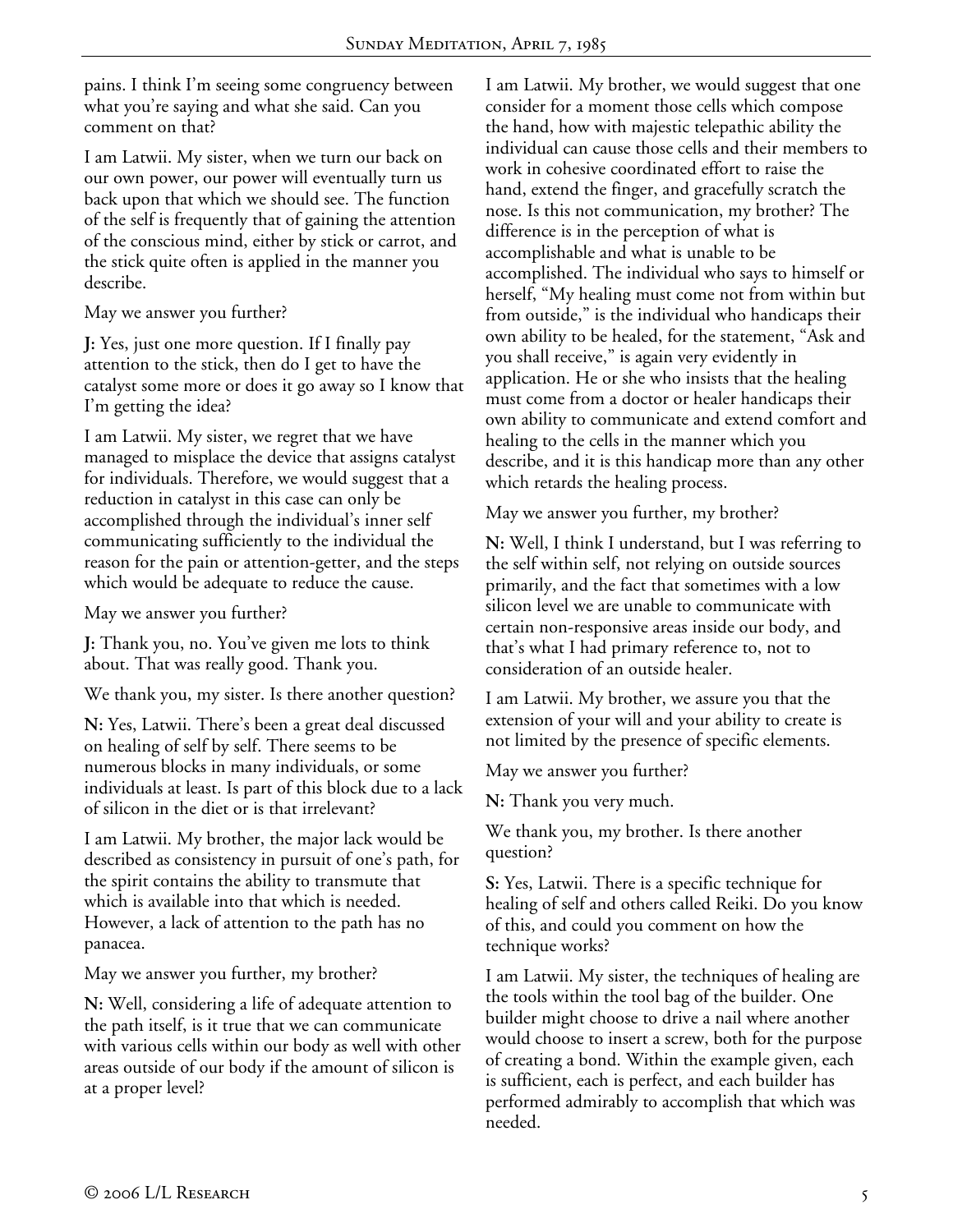The various schools of healing all have the potential for substantial accomplishment and each is a set of tools which specifically serve some healers better than others. The tools themselves have no life, no healing ability, but rather are channels through which the healing occurs, and in truth this is the role of those referred to as the healer. They are the channels of energy through which two things primarily may be accomplished. The first, assisting the patient, if you will, in identifying and healing for themselves the injured areas, and second, extending a controlled vibration to the patient or a specific area of the patient's physical vehicle to produce the desired effect.

The latter is generally of a very temporal nature, for that which occurs may be described as follows. The patient of his or her free will accepts the entry of the healer's vibration within specific parameters. The healer projects his or her vibration and that vibration is accepted and retained by the injured area or the individual. It may be likened to a person within a bed sheet who opens a small hole, allowing the healer to reach through and touch. Once the healing process or extension of energy from the healer has ceased, the patient's original vibration will reassume or reassert its dominance of the area. The rate at which this occurs is dependent upon the patient's willingness to retain the vibration and the intensity of that cause which has resulted in the injury or disease.

May we answer you further, my sister?

**S:** No. Thank you very much.

We thank you, my sister. Is there another question?

**Carla:** Yes. I'd like to know how the instrument is.

[I am Latwii.] The instrument is becoming somewhat fatigued and it would be wise to transfer the contact to a more rested instrument if further questions are forthcoming.

**Carla:** I think you ended up at about the same time they did.

I am Latwii. We thank you for your consideration, my sister, for the instrument's well-being. Are there any more questions?

*(Pause)* 

I am Latwii. As an air of compassion has filled the room, we will take our leave. Adonai, my friends. Vasu borragus. We are known to you as Latwii.

## *(Carla channeling)*

I am Yadda, and I greet you in love and light. "Love and light, love and light," this instrument causes me to go over and over. "Love and light." However, we appreciate the need for the challenging. We come because we are called, and we have little to say. May we say, you are blessed and loved for yourselves. Many, many questions in this meeting about other people, about wise men and teachers, about constellations and galaxies. What do you wish to learn, my friends? What do you wish to know? Do you know yourself? There is that in the desire for knowledge which is a kind of contamination. For only learning is when one does not have. Once one has learned to wish for something, then one occupies one's mind and abilities to getting this new gadget, if it may be a thought, a word, a game, a career, or a challenge. All your little toys, all the blocks that you may build, but you still do not know yourself.

We cannot say enough when we say, "Meditate, meditate, and mediate more." What part of you do wish to have? If you are concentrating on yourself is it then a type of what this instrument calls spiritual pride? We hope not, my friends, for that is a real danger, and it will slow you up, it will cause you to move less fast. Once you have turned your attention to self, learn through self and not from self, for the universe within is such that the physically beheld creation in your density is as nothing. That, you are and more. We ask you not to be so concerned with the thoughts and the ideas and the playthings which are the toys of one who wishes to seek but in easy stages which shall not be too painful. We encourage you to meditate and find the joy and the peace which issues from a true knowledge of the self.

Who are you? Where are you going? And what do you believe the truth to be? Seek these things. Care not for the folly of the squabbles of relationships, the difficulties with making the money, but only view your living as one who has discovered dirt. Then one must automatically make up the soap in order that one may be clean. We are not not saying that before you noticed the dirt you were not dirty. We are only saying that the dirty man that is not aware does not need to discover soap. You have chosen to see the dirt. We encourage you to try to get your ring